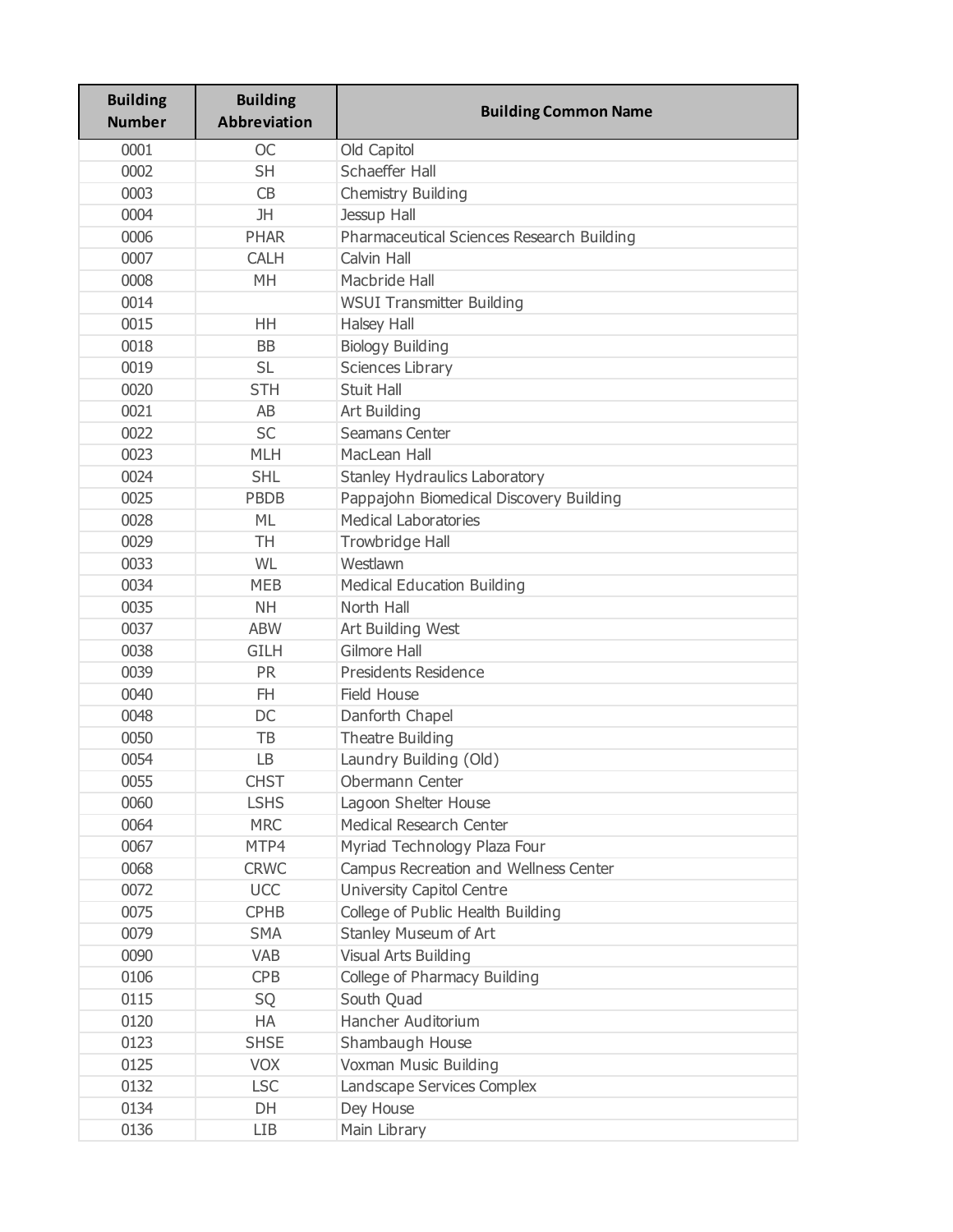| 0140   | <b>GSL</b>       | Glenn Schaeffer Library                     |  |
|--------|------------------|---------------------------------------------|--|
| 0147   | <b>VS</b>        | Volatile Storage                            |  |
| 0160   | <b>MSSB</b>      | Madison Street Services Building            |  |
| 0182   | <b>MRF</b>       | <b>Medical Research Facility</b>            |  |
| 0184   | PH               | <b>Phillips Hall</b>                        |  |
| 0188   | <b>SLP</b>       | Spence Labs                                 |  |
| 0189   | <b>PBSB</b>      | Psychological and Brain Sciences Building   |  |
| 0196   | <b>EPB</b>       | English-Philosophy Building                 |  |
| 0198   | <b>SHC</b>       | Wendell Johnson Speech and Hearing Center   |  |
| 0203   | <b>VAN</b>       | Van Allen Hall                              |  |
| 0204   | <b>BSB</b>       | <b>Bowen Science Building</b>               |  |
| 0212   | EPF1             | Emergency Power Facility 1                  |  |
| 0222   | OMA              | Old Museum of Art                           |  |
| 0234   | <b>OSF</b>       | Oakdale Studio Facility                     |  |
| 0245   | <b>BRSF</b>      | <b>Biomedical Research Support Facility</b> |  |
| 0265   | <b>SGH</b>       | 109 East Market Street                      |  |
| 0266   | <b>IRA</b>       | Independence Road Annex                     |  |
| 0278   | <b>DSB</b>       | <b>Dental Science Building</b>              |  |
| 0290   | <b>ITF</b>       | <b>Information Technology Facility</b>      |  |
| 0293   | <b>HLHS</b>      | Hardin Library for Health Sciences          |  |
| 0297   | GWC <sub>2</sub> | 1137 East Burlington Street                 |  |
| 0300   | JB               | Jefferson Building                          |  |
| 0303   | GWC4             | 1211 East Burlington Street                 |  |
| 0306   | GWC3             | 1205 East Burlington Street                 |  |
| 0316   | LC               | Lindquist Center                            |  |
| 0317   | <b>ITDC</b>      | <b>IT Distribution Center</b>               |  |
| 0322   | <b>CNB</b>       | Nursing Building                            |  |
| 0347   |                  | <b>Butler Storage Court Street</b>          |  |
| 0350   | GWC1             | 1131 East Burlington Street                 |  |
| 0352   | RIV <sub>8</sub> | 108 River Street                            |  |
| 0358   | <b>HLEA</b>      | <b>Hydraulics East Annex</b>                |  |
| 0362   | <b>SCST</b>      | 118 South Clinton Street                    |  |
| 0369   | KH               | Kuhl House                                  |  |
| 0370   | <b>OIGS</b>      | Iowa Geological Survey - Oakdale            |  |
| 0376   | <b>BCSB</b>      | Becker Communication Studies Building       |  |
| 0377   | <b>BLB</b>       | Boyd Law Building                           |  |
| 0379   | <b>CLSB</b>      | Clinton Street Building                     |  |
| 0379-1 | <b>IPR</b>       | Clinton Street Building (Iowa Public Radio) |  |
| 0381   | <b>HLMA</b>      | <b>Hydraulics Model Annex</b>               |  |
| 0393   | <b>HWTA</b>      | Hydraulics Wind Tunnel Annex                |  |
| 0396   | <b>BBH</b>       | <b>Beckwith Boathouse</b>                   |  |
| 0401   | <b>EMRB</b>      | Eckstein Medical Research Building          |  |
| 0404   | BH               | Bowman House                                |  |
| 0407   | <b>ERF</b>       | Engineering Research Facility               |  |
| 0418   | <b>IATL</b>      | Iowa Advanced Technology Laboratories       |  |
| 0420   | <b>HWBF</b>      | <b>Hydraulics Wave Basin Facility</b>       |  |
| 0425   | <b>CMAB</b>      | College of Medicine Administration Building |  |
| 0430   | PBB              | Pappajohn Business Building                 |  |
|        |                  |                                             |  |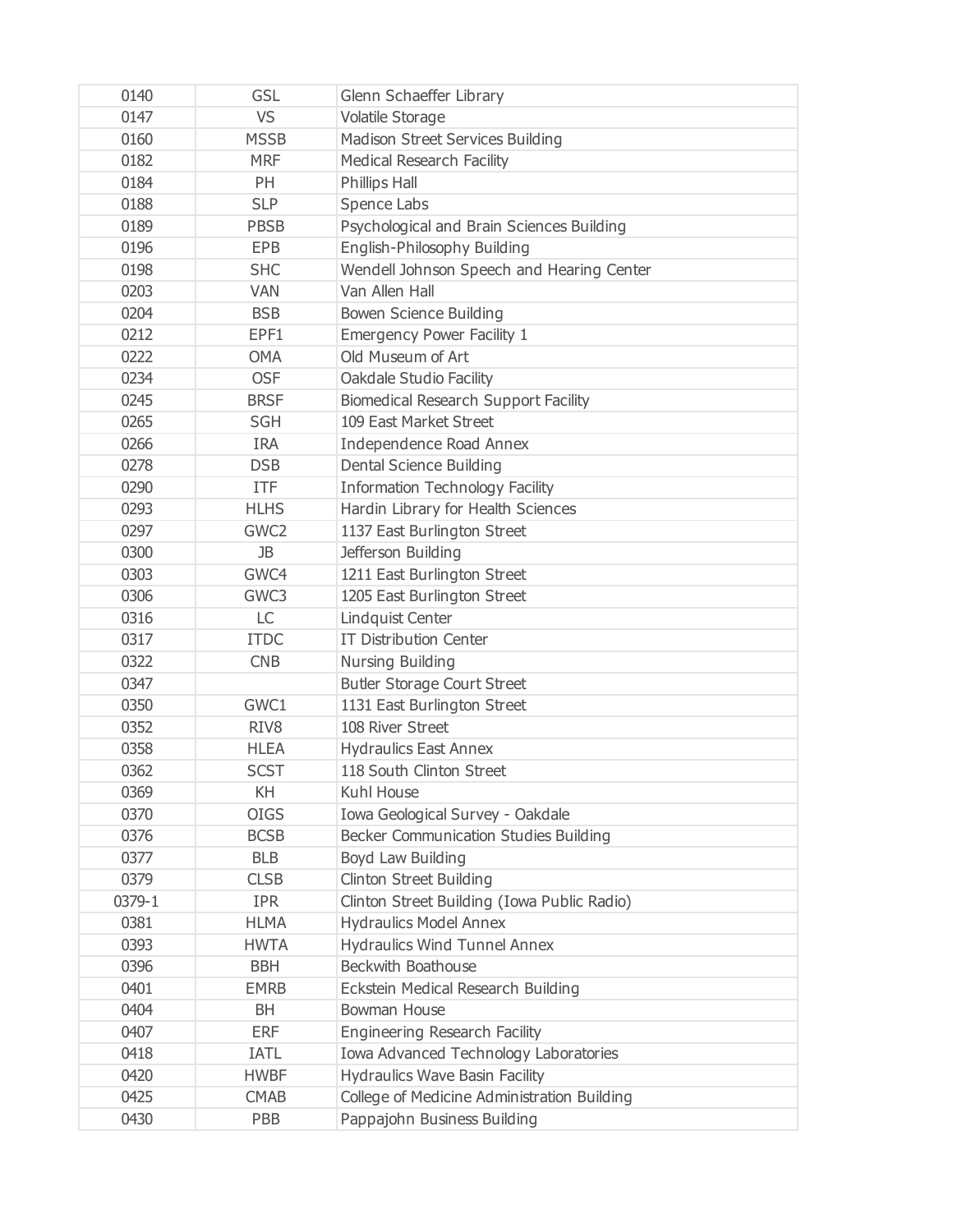| 0435 | MTF         | <b>Multi-Tenant Facility</b>                     |  |
|------|-------------|--------------------------------------------------|--|
| 0439 | <b>NADS</b> | National Advanced Driving Simulator Building     |  |
| 0447 | <b>MERF</b> | Medical Education Research Facility              |  |
| 0448 | <b>BBE</b>  | <b>Biology Building East</b>                     |  |
| 0450 | <b>USB</b>  | University Services Building                     |  |
| 0454 | <b>BHC</b>  | <b>Blank Honors Center</b>                       |  |
| 0455 | <b>CBRB</b> | Carver Biomedical Research Building              |  |
| 0456 | AJB         | Adler Journalism and Mass Communication Building |  |
| 0457 | <b>HTRC</b> | Hawkeye Tennis and Recreation Complex            |  |
| 0458 | PC.         | Pomerantz Center                                 |  |
| 0462 | <b>CGH</b>  | Cannon-Gay House                                 |  |
| 0464 | <b>CREF</b> | Carver River Research and Education Facility     |  |
| 0466 | <b>CEF</b>  | Continuing Education Facility                    |  |
| 0467 | <b>SFF</b>  | ITS Switching Facility                           |  |
| 0630 | JSB         | Jefferson Street Building                        |  |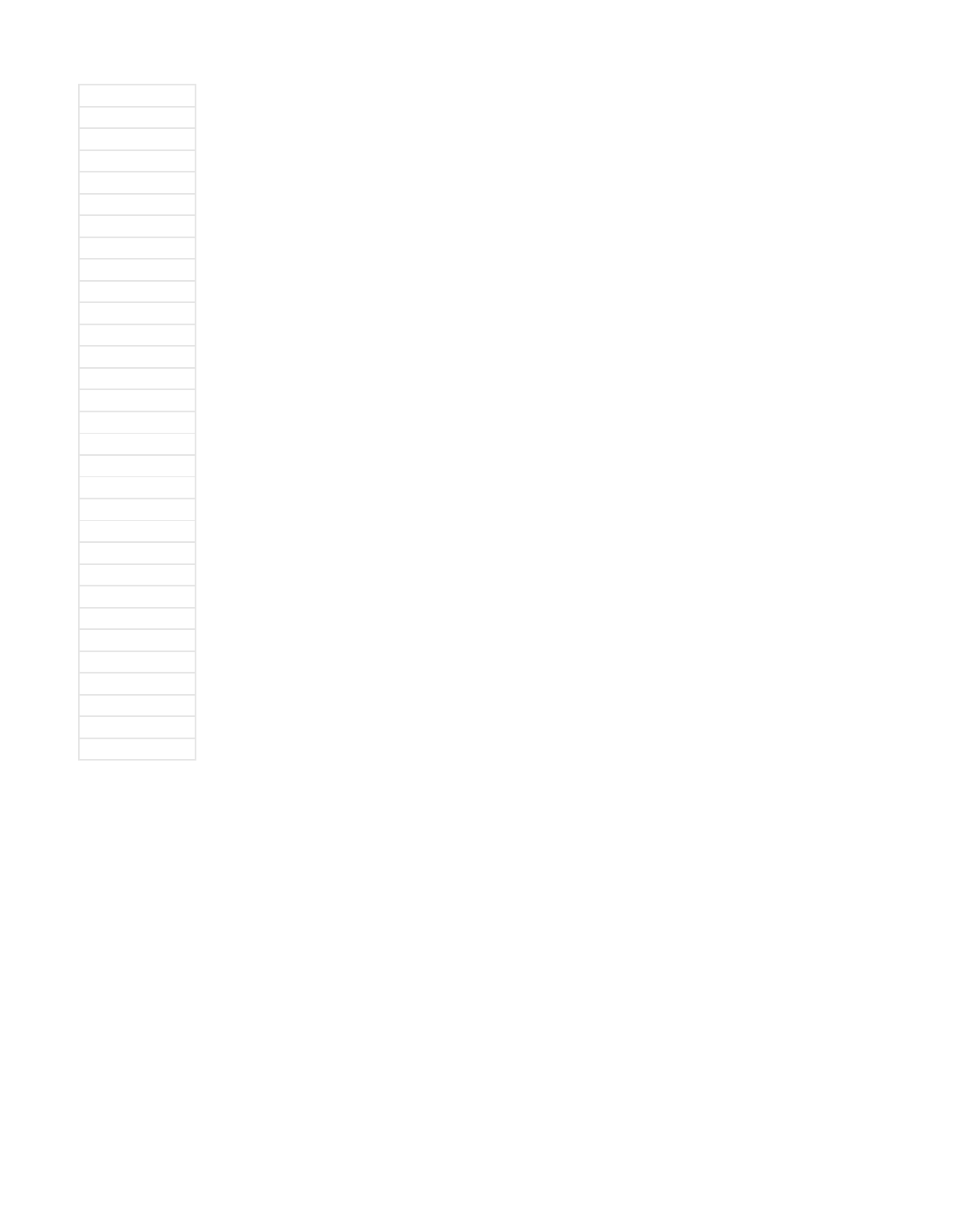| Ownership      |
|----------------|
| Type           |
| Owned          |
| Owned          |
| Owned          |
| Owned          |
| Owned          |
| Owned          |
| Owned          |
| Owned          |
| Owned          |
| Owned          |
| Owned          |
| Owned          |
| Owned          |
| Owned          |
| Owned          |
| Owned          |
| Owned          |
| Owned          |
| Owned          |
| Owned          |
| Owned          |
| Owned<br>Owned |
| Owned          |
| Owned          |
| Owned          |
| Owned          |
| Owned          |
| Owned          |
| Owned          |
| Owned          |
| Owned          |
| Leased         |
| Owned          |
| Owned          |
| Owned          |
| Owned          |
| Owned          |
| Owned          |
| Owned          |
| Owned          |
| Owned          |
| Owned          |
| Owned          |
| Owned          |
| Owned          |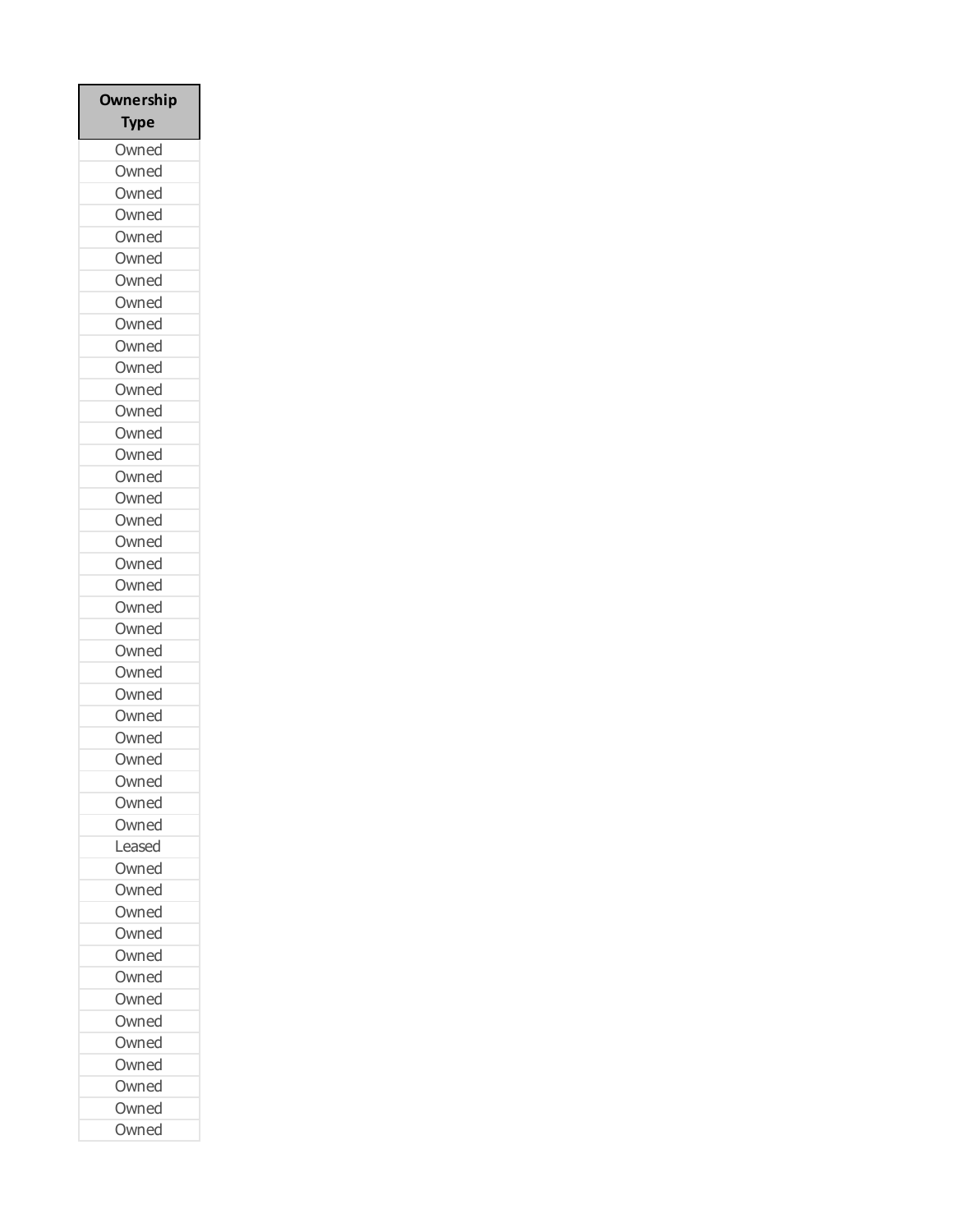| Owned  |
|--------|
| Owned  |
| Owned  |
| Owned  |
| Owned  |
| Owned  |
| Owned  |
| Owned  |
| Owned  |
| Owned  |
| Owned  |
| Owned  |
| Owned  |
| Owned  |
| Owned  |
| Owned  |
| Leased |
| Owned  |
| Owned  |
| Owned  |
| Leased |
| Owned  |
| Leased |
| Leased |
| Owned  |
| Leased |
| Owned  |
| Owned  |
| Leased |
|        |
| Owned  |
| Owned  |
| Leased |
| Owned  |
| Owned  |
| Owned  |
| Owned  |
| Owned  |
| Owned  |
| Owned  |
| Owned  |
| Owned  |
| Owned  |
| Owned  |
| Owned  |
| Owned  |
| Owned  |
| Owned  |
| Owned  |
|        |